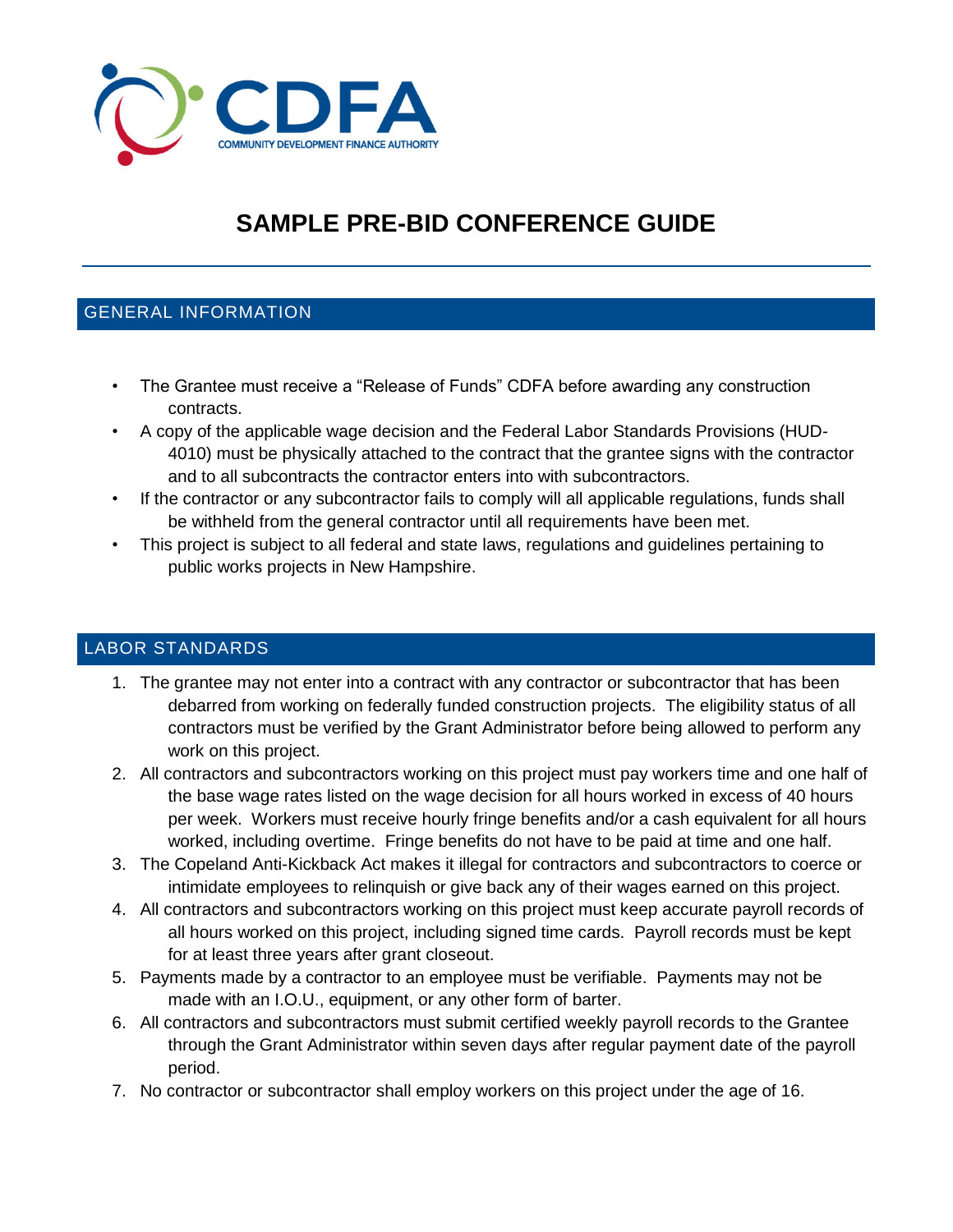8. Contractors and subcontractors are not permitted to make payroll deductions which are contrary to state and federal law.

#### DAVIS-BACON REQUIREMENTS

All contractors and subcontractors must pay their workers no less than the hourly wages listed on federal wage determination for each classification of work performed on this project. In addition, if the applicable wage determination contains an hourly fringe benefit amount, the worker must receive benefits equal to that amount or a cash equivalent. All workers must be paid, in full, at least once a week. These requirements apply to salaried workers employed on this project engaged in physical or manual construction labor. It is the responsibility of the general contractor to clearly communicate all labor standards and Davis-Bacon requirements to all subcontractors employed on this project.

All workers must be paid at an hourly rate for the type of work performed. Helpers or Trainees may not be utilized on this project. Only the classifications listed in the applicable wage determination or apprentices may be used on this project. Laborers are not permitted to perform any skilled work which falls under the classification of another trade. For example, a laborer may not perform any electrical, carpentry, plumbing, sheet metal, etc. work on this project. All contractors and subcontractors having questions regarding the classification of workers shall direct their inquiries to the Grant Administrator.

Contractors and subcontractors may use and classify workers on this project as apprentices provided that the workers are duly registered in a bona fide apprenticeship program recognized by the U.S. Department of Labor, Bureau of Apprenticeship and Training. If a contractor or subcontractor intends to utilize apprentices on this project, they must forward documentation to the Grant Administrator to verify the enrollment of the employee in an approved Apprenticeship Program. Verification must be provided before the apprentice is permitted to work on the job site. Contractors and subcontractors may not exceed the ratio of apprentices to journeymen as established by the apprenticeship program.

Contractors and subcontractors are required to submit certified weekly payroll records to the Grantee through the Grant Administrator on a weekly basis within seven days after the regular payment date of the payroll period.

If an employee performs more than one classification per week on this project, that employee should be listed twice showing the division of work on separate lines of the payroll.

Contractors and subcontractors must submit documentation to the Grantee through the Grant Administrator to verify the type and the amounts paid into a bona fide fringe benefit program. The following are examples of bona fide fringe benefit plans:

- 1) Health, life, dental, vision or other similar insurance premiums paid by the employer;
- 2) Pension or retirement contributions made by the employer into a plan recognized by the Internal Revenue Service;
- 3) Expenses of certain recognized apprenticeship or training programs;
- 4) Vacation and holiday pay may be considered as long as the employee would receive any unused amounts at termination of employment.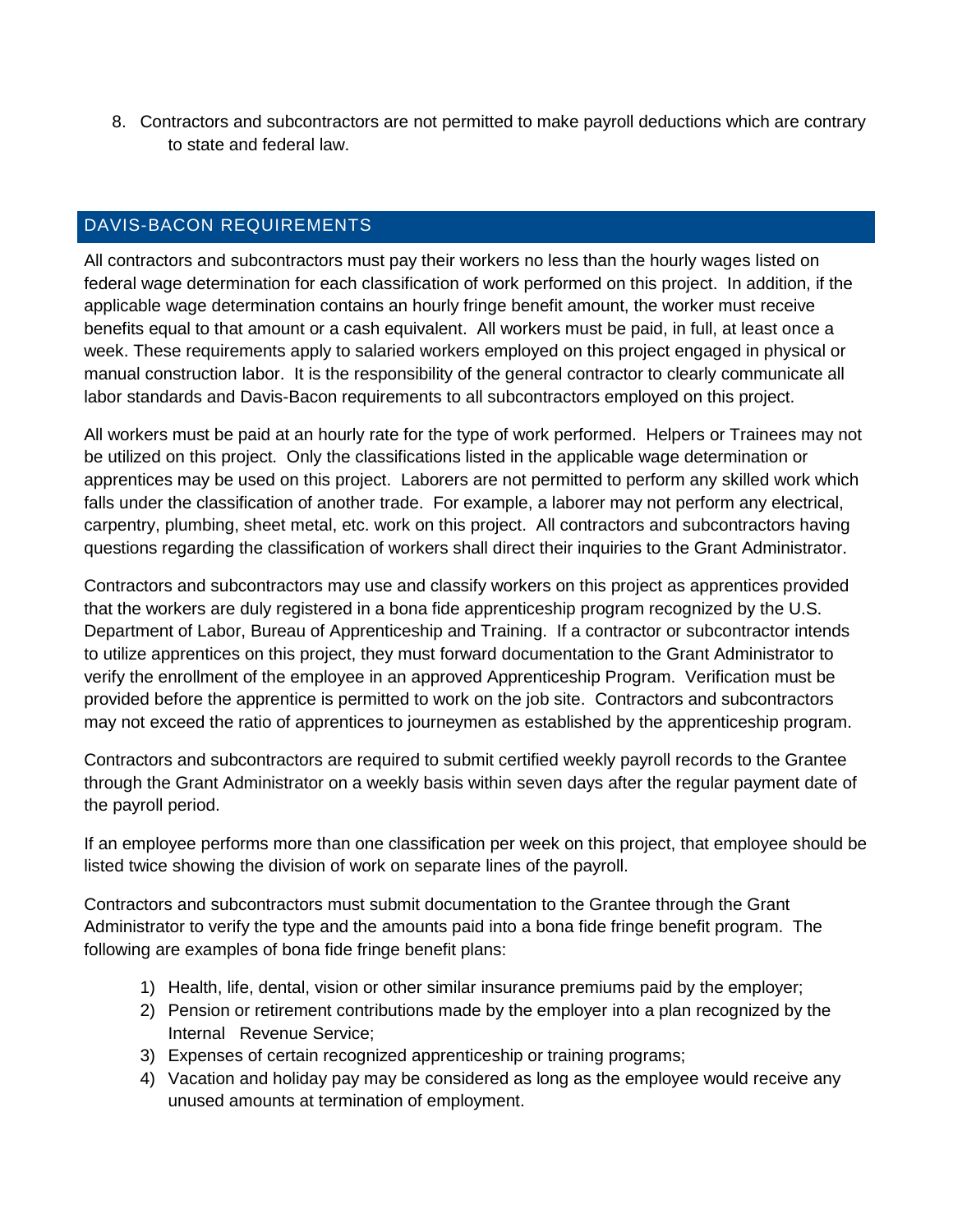NOTE: Payroll deductions required by law (e.g. social security, worker's compensation, unemployment insurance, taxes, etc.) are not considered fringe benefits under Davis-Bacon law.

The following are NOT considered bona fide fringe benefits:

- a. Travel time;
- b. Bonus payments;
- c. Use of company tools or equipment;
- d. Use of company vehicle;
- e. Uniforms or safety shoes

Independent subcontractors and self-employed owners are considered to be subcontractors of the contractor and are subject to the same requirements as are all subcontractors. Independent subcontractors and self-employed owners must submit a Certified Payroll Report or be listed on another contractors' weekly payroll.

If the contractor or its subcontractors do not pay the proper hourly rate and fringe benefit on this project, the grantee shall withhold a necessary amount from the prime contractor until restitution is made.

The prime contractor may be liable for liquidated damages if its workers or those of subcontractors on this project are not paid the proper hourly wage and benefit.

The Grant Administrator, a representative from the U. S. Department of Labor, a representative of the U. S. Department of Housing and Urban Development and a representative of CDFA shall be permitted to visit the job site and interview workers employed on this project. A Record of Employee Interviews must be maintained in the project file.

A copy of the valid wage decision assigned to the project must also be posted at the job site.

#### SECTION 3

Section 3 of the Housing and Urban Development Act of 1968 provides that to the greatest extent feasible, contractors and subcontractors should make training and employment opportunities available to Section 3 Residents and Businesses when creating new positions to work on federally assisted projects. "Greatest Extent Feasible' means that contractors must make every effort to recruit, target and direct economic opportunities to Section 3 residents and businesses.

Section 3 Residents include Low and Very Low Income level persons. HUD sets the low income limit at 80% and very low income limit at 50% of the median family income for counties and metropolitan areas across the country. A Section 3 Business is one that is owned by Section 3 residents, employs Section 3 residents or subcontracts with businesses that provide opportunities to low and very low income persons.

The prime contractor and any known subcontractors subject to Section 3 must provide a list of current employees to the Grant Administrator at the Preconstruction Conference. When the work called for in their contract is complete, each of these contractors and subcontractors are required to submit a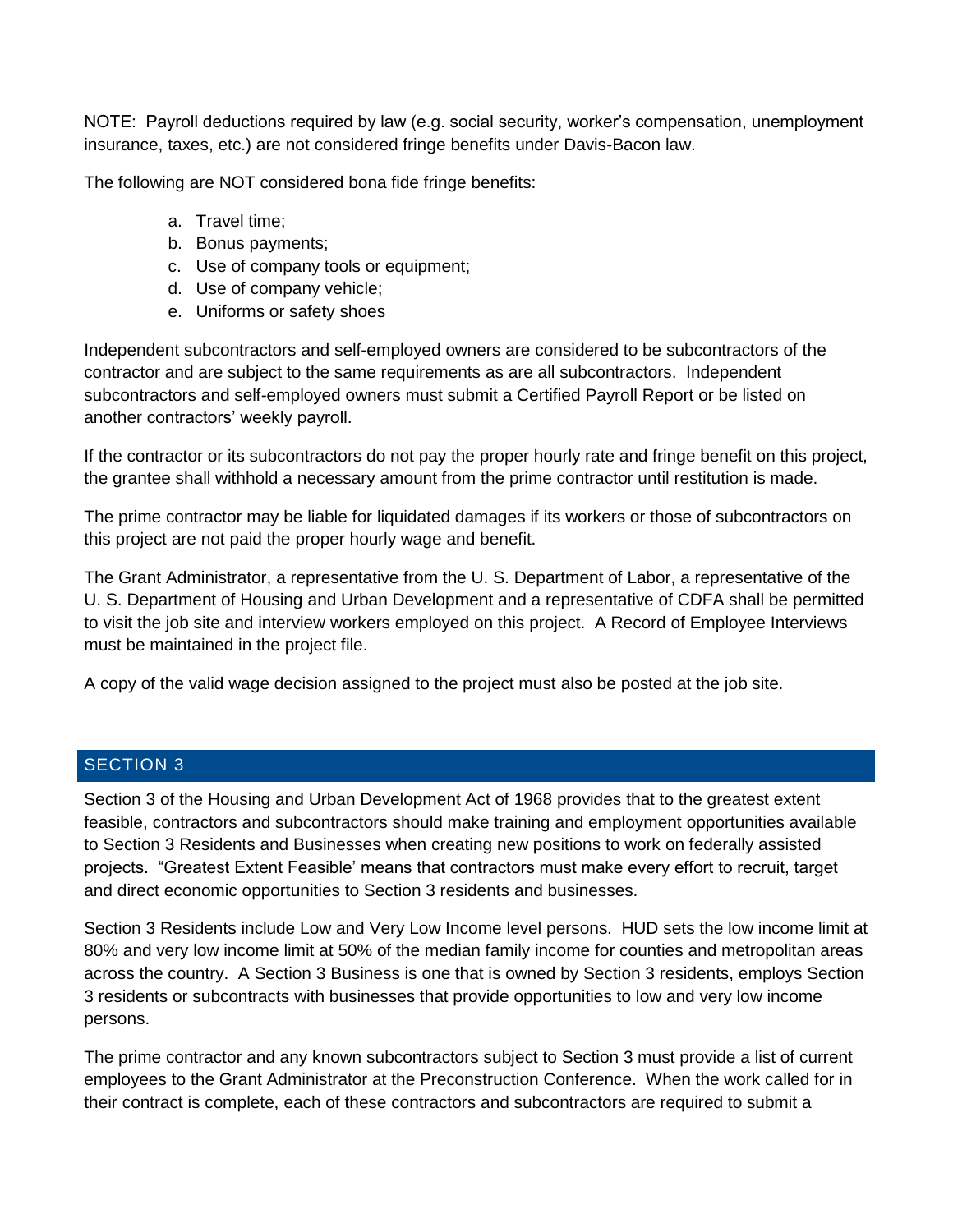Section 3 Compliance Report together with a list of employees at completion of their contract. The beginning list and ending list will be used to determine whether any new employees were hired during the performance of their contract.

The prime contractor and any subcontractors who work on the project must place the appropriate job vacancy on New Hampshire Employment Security at https://www.nhes.nh.gov/. In addition, all contractors and subcontractors will search NHES for candidates that meet the requirements of the position.

Contractors are required to give first consideration to any Section 3 Residents or Businesses for new positions, training or subcontracting opportunities. Section 3 residents or businesses are not guaranteed employment or contracting opportunities under Section 3. Section 3 residents must demonstrate that they meet the qualifications for new employment opportunities created as a result of the federally assisted project. Section 3 business concerns must submit evidence to the satisfaction of the party awarding the contract to demonstrate that they are responsible firms and have the ability to perform successfully under the terms and conditions of the proposed contract.

In all instances where new positions are being created, the contractor must document the results of any Section 3 Residents contacted regarding the position and the results of that contact. To insure compliance with this federal regulation, all contractors and subcontractors (whose contract amount exceeds \$100,000) must complete a Section 3 Compliance Report when work on the project called for in their contract is complete. Any documentation regarding contacts or consideration of Section 3 applicants must be maintained by the contractor and provided to the Civil Rights/Section 3 Officer with the Compliance Report.

## OTHER FEDERAL REQUIREMENTS

Title VI of the Civil Rights Act of 1964 states that no person shall, on the grounds of race, color, or national origin, be excluded from participation in, be denied the benefits of, or be subjected to discrimination under any program or activity receiving federal financial assistance.

Title VII of the Civil Rights Act of 1964 prohibits discrimination in hiring, promotion and other employment practices on the basis of race, color, religion, sex, or national origin.

Section 109 of the Housing and Urban Development Act of 1974 prohibits discrimination on the basis of race, color, national origin, disability, age, religion and sex within Community Development Block Grant programs or activities.

Title III of the Americans with Disabilities Act prohibits discrimination based on "disability" by requiring that places of public accommodation be readily accessible to and useable by persons with disabilities.

The Architectural Barriers Act of 1968 requires that a project meet at least the minimum requirements of accessibility. A Certificate of Accessibility must be provided to the Grantee with a copy to OCRA on or before the completion of the project.